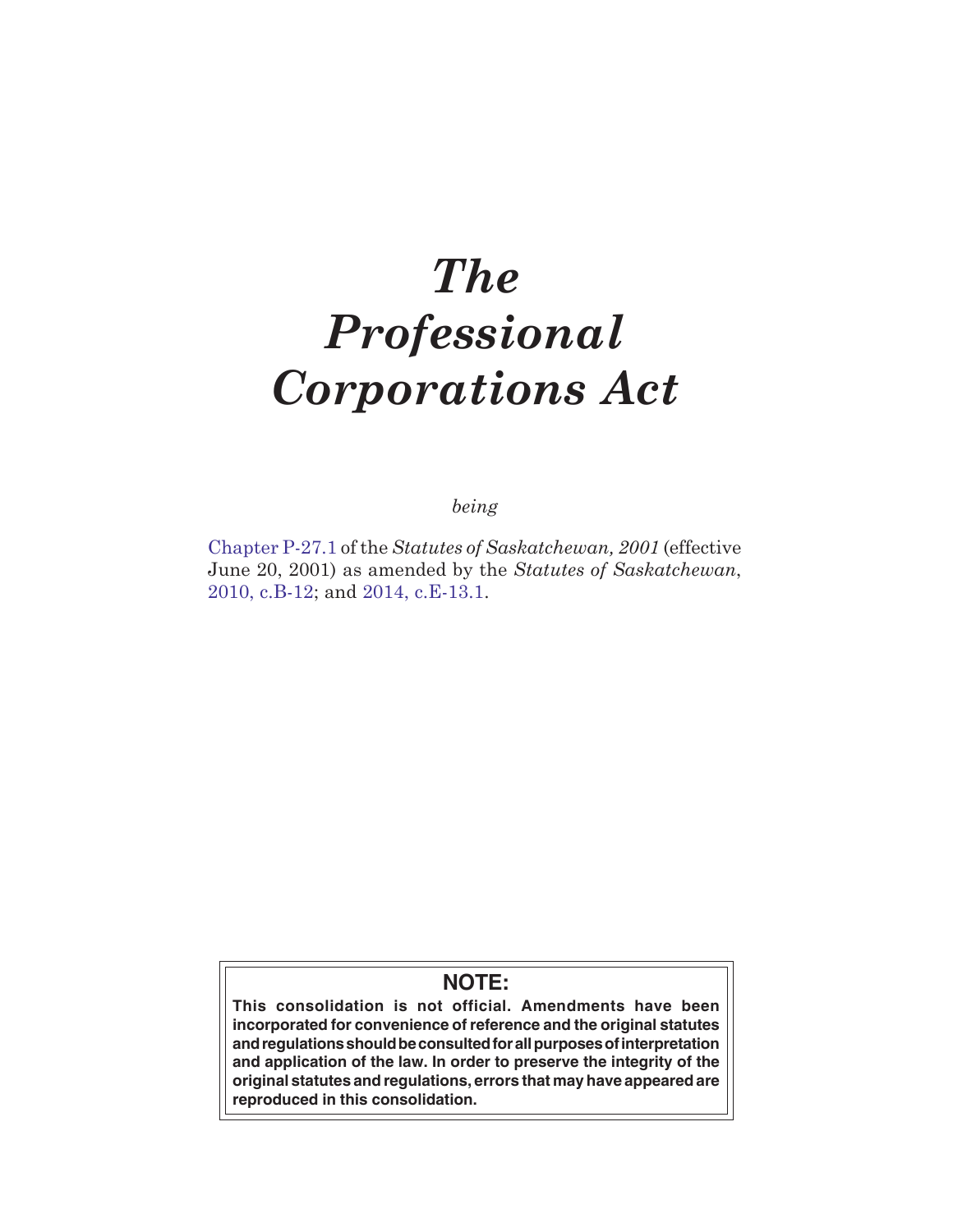# Table of Contents

# PART I **Preliminary Matters**

- 1 Short title
- 2 Interpretation
- 3 Application of Act

#### PART II

# **Professional Corporations**

- 4 Incorporation
- 5 Provision of services by professional corporation
- 6 Restrictions on practising in name of corporation
- 7 Restriction on voting shares
- 8 Registration, permit
- 9 Corporate register
- 10 Revocation of permit
- 11 Delegation to registrar
- 12 Review of registrar's decision
- 13 Appeal

#### PART III

# **Effects on Other Laws**

- 14 Application of designated Act
- 15 Liability of member
- 16 Client relations
- 17 Discipline

## PART IV **General**

- 18 Certificate
- 19 Bylaws re professional corporations
- 20 Filing of bylaws
- 21 Review by Legislative Assembly
- 22 Record of revocation and notification
- 23 Regulations
- 24 Offence
- 25 Coming into force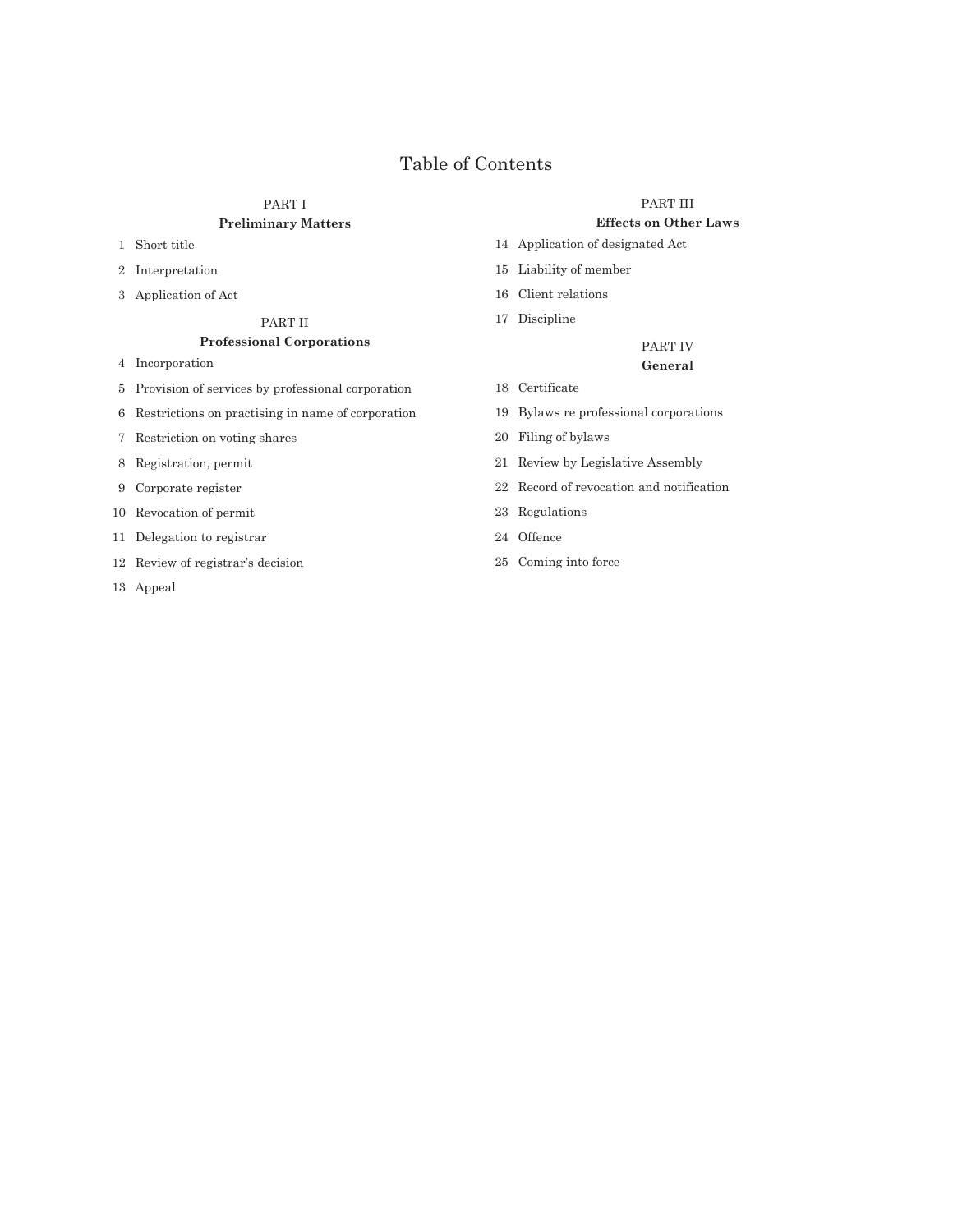# **CHAPTER P-27.1**

# An Act respecting Professional Corporations

# PART I **Preliminary Matters**

#### **Short title**

**1** This Act may be cited as *The Professional Corporations Act*.

**Interpretation**

**2**(1) In this Act:

(a) **"appropriate minister"** means the member of the Executive Council to whom for the time being is assigned the administration of the Act that governs an association;

(b) **"association"** means a corporation incorporated or continued by a designated Act for the purpose of regulating the members of a designated profession;

# (c) **"bylaws of the association"** means:

(i) bylaws of the association made in accordance with the Act that governs the association; and

(ii) bylaws of the association made in accordance with this Act;

(d) **"corporate register"** means a corporate register kept pursuant to section 9;

(e) **"council"** means the governing body of an association;

(f) **"court"** means the Court of Queen's Bench;

(g) **"designated"** means designated in the regulations;

(h) **"licence"** means an annual authorization to practise issued by an association to a member of the association;

(i) **"permit"** means a permit issued pursuant to subsection 8(1);

(j) **"professional corporation"** means a corporation described in section 4;

(k) **"registrar"** means the registrar of an association or, if an association does not have a registrar, the official of the association who, pursuant to a designated Act, is responsible for the functions ordinarily carried out by a registrar;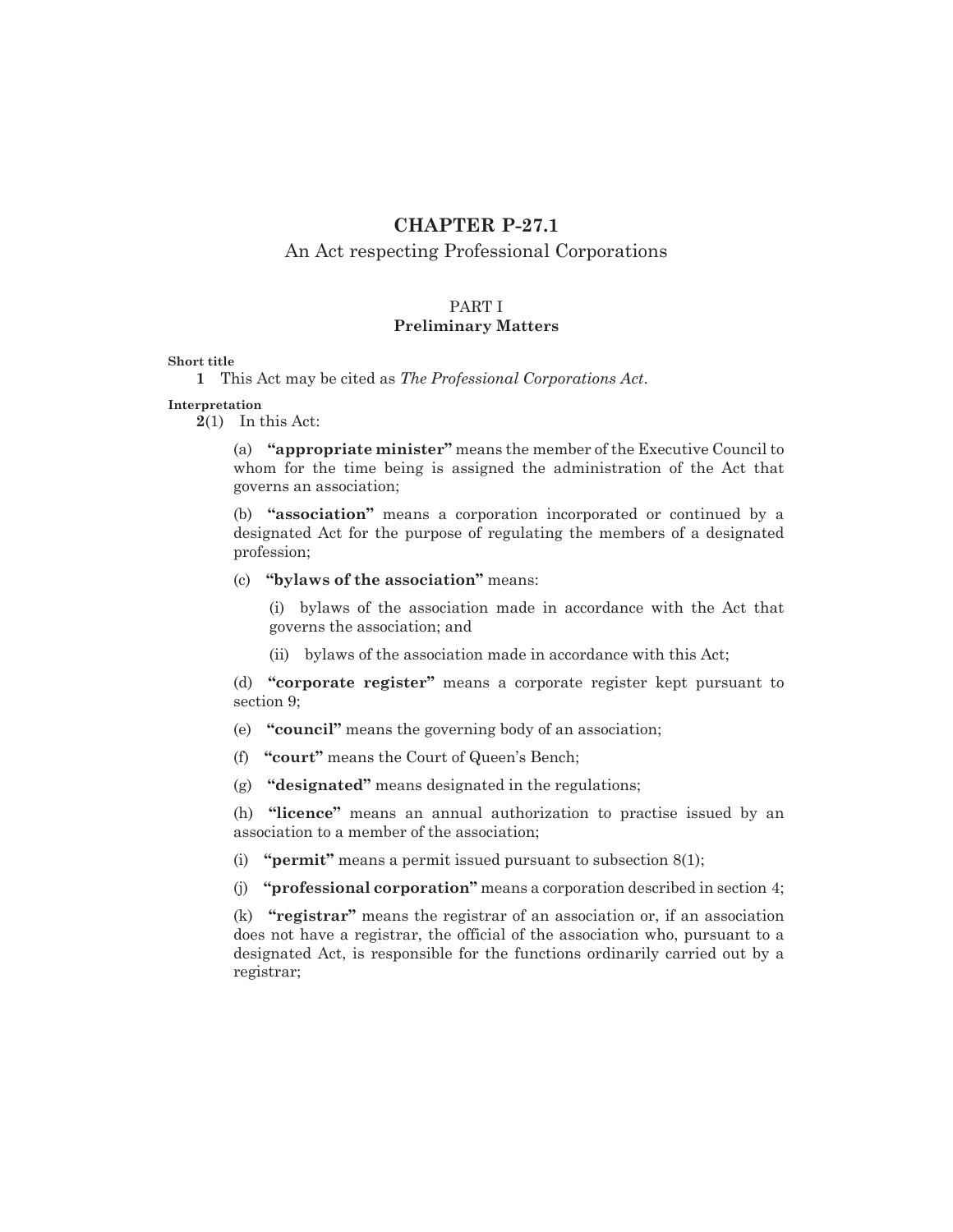- (l) **"spouse"** means, with respect to a member of an association:
	- (i) the legally married spouse of the member; or

(ii) a person who is cohabiting with the member as spouses and has cohabited with the member as spouses continuously for a period of not less than two years.

(2) The provisions of this Act are to be interpreted in a manner that recognizes the autonomous nature of each association to which this Act applies.

2001, c.P-27.1, s.2.

#### **Application of Act**

**3** This Act applies only to designated associations and members of designated associations.

2001, c.P-27.1, s.3.

# PART II **Professional Corporations**

#### **Incorporation**

**4**(1) One or more members of an association may incorporate a corporation pursuant to *The Business Corporations Act* for the purpose of carrying on, in the name of the corporation, the business of providing professional services that may lawfully be performed by members of the association.

(2) The words "Professional Corporation" or the abbreviation "Prof. Corp." or "P.C." must be part of the name of a professional corporation and the name must appropriately depict, in accordance with the bylaws of the association, that the professional corporation is engaged in the business of providing professional services that may lawfully be performed by members of the association.

2001, c.P-27.1, s.4.

#### **Provision of services by professional corporation**

**5**(1) Subject to this Act, the regulations and the bylaws of the association, a professional corporation that holds a valid permit may carry on the business of providing professional services that may lawfully be performed by members of the association whose council issued the permit.

(2) The services mentioned in subsection (1) may only be provided by the professional corporation through one or more persons, each of whom is a member of the association.

2001, c.P-27.1, s.5.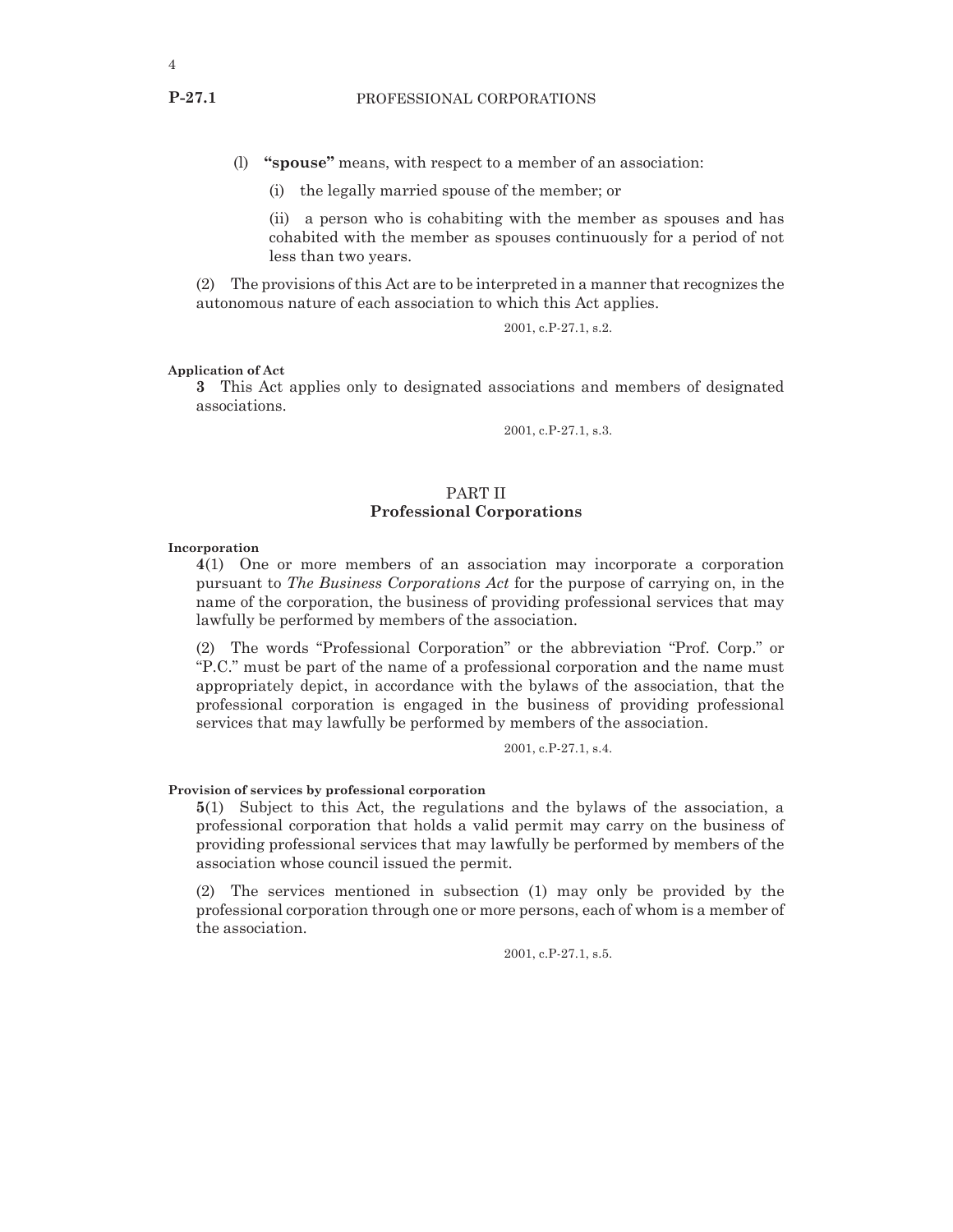#### **Restrictions on practising in name of corporation**

**6**(1) No person shall carry on, purport to carry on or advertise the carrying on of the business of providing professional services that may lawfully be performed by members of an association by, through or in the name of a professional corporation unless:

(a) the professional corporation is registered and holds a valid permit;

(b) subject to subsection (2), all of the issued voting shares of the professional corporation are legally and beneficially owned by one or more members of the association;

(c) subject to subsection (2), all of the issued non-voting shares of the professional corporation are legally and beneficially owned by:

(i) members of the association;

(ii) spouses, children or parents of members of the association who own voting shares;

(iii) a corporation incorporated pursuant to *The Business Corporations Act*, all of the shares of which are owned by individuals mentioned in subclause (i) or (ii); or

(iv) a trust, all of the beneficiaries of which are individuals mentioned in subclause (i) or (ii);

(d) all of the directors of the professional corporation are members of the association; and

(e) all persons who carry on the business of providing professional services that may lawfully be performed by members of the association by, through or in the name of the professional corporation are members of the association.

(2) The voting and non-voting shares of a professional corporation may be vested in:

(a) an executor or administrator of the estate of a shareholder, for the limited purpose of permitting the executor or administrator to discharge his or her duties in relation to the administration of the estate; or

(b) a trustee in bankruptcy, for the limited purpose of permitting the trustee to discharge his or her duties as trustee in bankruptcy of the estate of a shareholder or the professional corporation.

#### 2001, c.P-27.1, s.6.

## **Restriction on voting shares**

**7** No owner of voting shares of a professional corporation shall pledge or enter into a voting trust agreement or proxy or any other type of agreement that vests in a person who is not a member of the association the authority to exercise the voting rights attached to any or all of the owner's shares.

2001, c.P-27.1, s.7.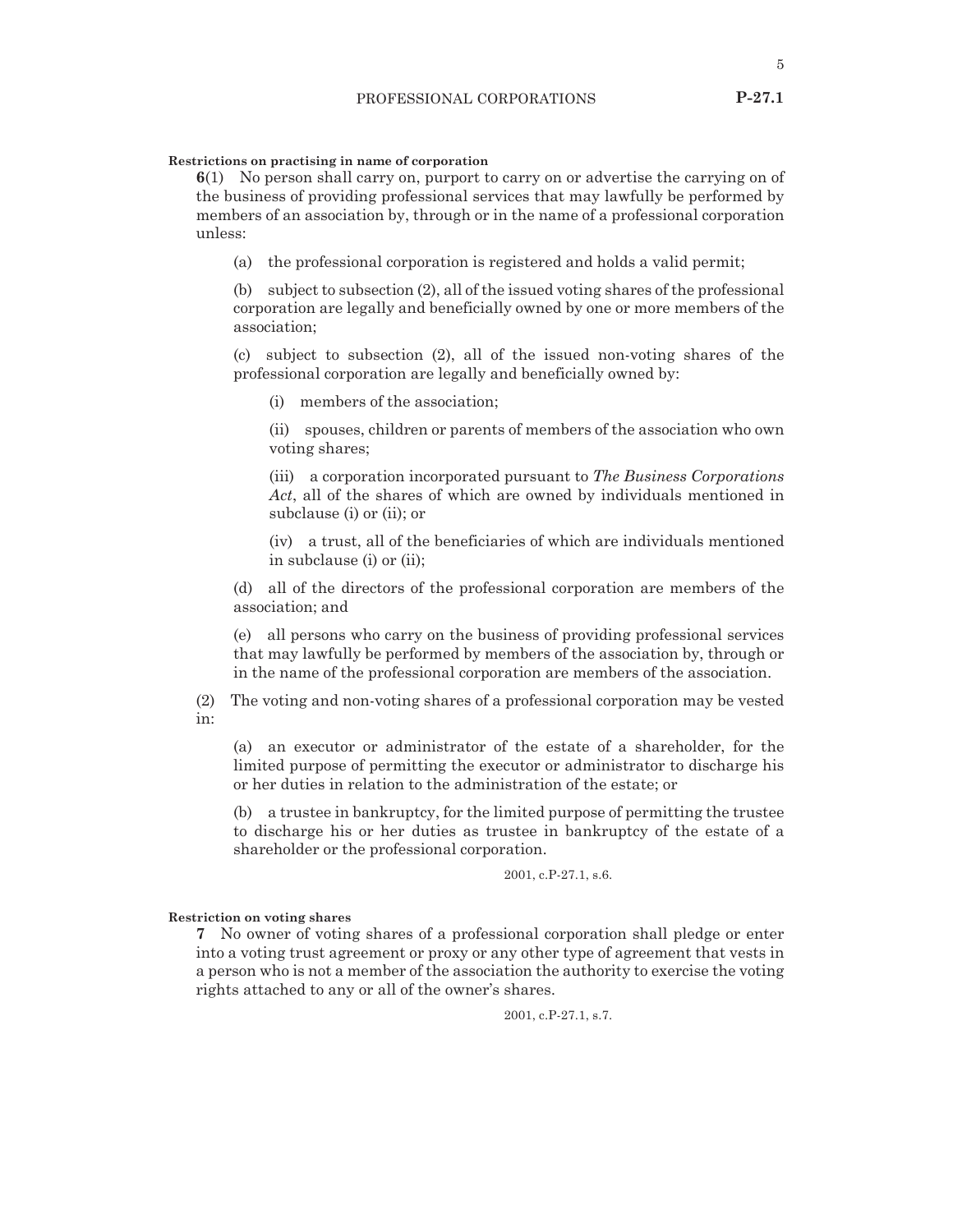**Registration, permit**

**8**(1) The council of an association may register and issue a permit to a professional corporation that:

- (a) applies in the form prescribed by the council;
- (b) pays the fees prescribed for the purpose by the council; and
- (c) satisfies the council that:
	- (i) the professional corporation:
		- (A) is a corporation in good standing pursuant to *The Business Corporations Act*;
		- (B) meets the requirements of this Act; and
		- (C) meets the requirements of the bylaws of the association;

(ii) each member of the association who may carry on the business of providing professional services that may lawfully be performed by members of the association by, through or in the name of the professional corporation holds liability insurance that meets the requirements of the bylaws of the association; and

(iii) the articles of the professional corporation do not prevent it from carrying on all business and activities associated with the business of providing professional services that may lawfully be performed by members of the association.

(2) A professional corporation shall not be registered pursuant to any provision of a designated Act.

(3) A permit may contain any terms and conditions that the council considers appropriate.

(4) Subject to section 10, a permit expires on December 31 of the year for which it is issued.

(5) A council may renew a permit issued to a professional corporation that applies in the form prescribed by the council and pays the prescribed fees, if the council is satisfied that the professional corporation continues to meet the requirements set out in clause (1)(c).

(6) Where an application for renewal of a permit is refused, the registrar of the association shall send notice of that fact to the professional corporation.

2001, c.P-27.1, s.8.

#### **Corporate register**

**9**(1) The registrar of an association shall:

(a) keep a register that is to be called the corporate register; and

(b) enter in the corporate register the name and address of each professional corporation that is registered by the council pursuant to section 8 and the name and address of each director of each professional corporation that is registered.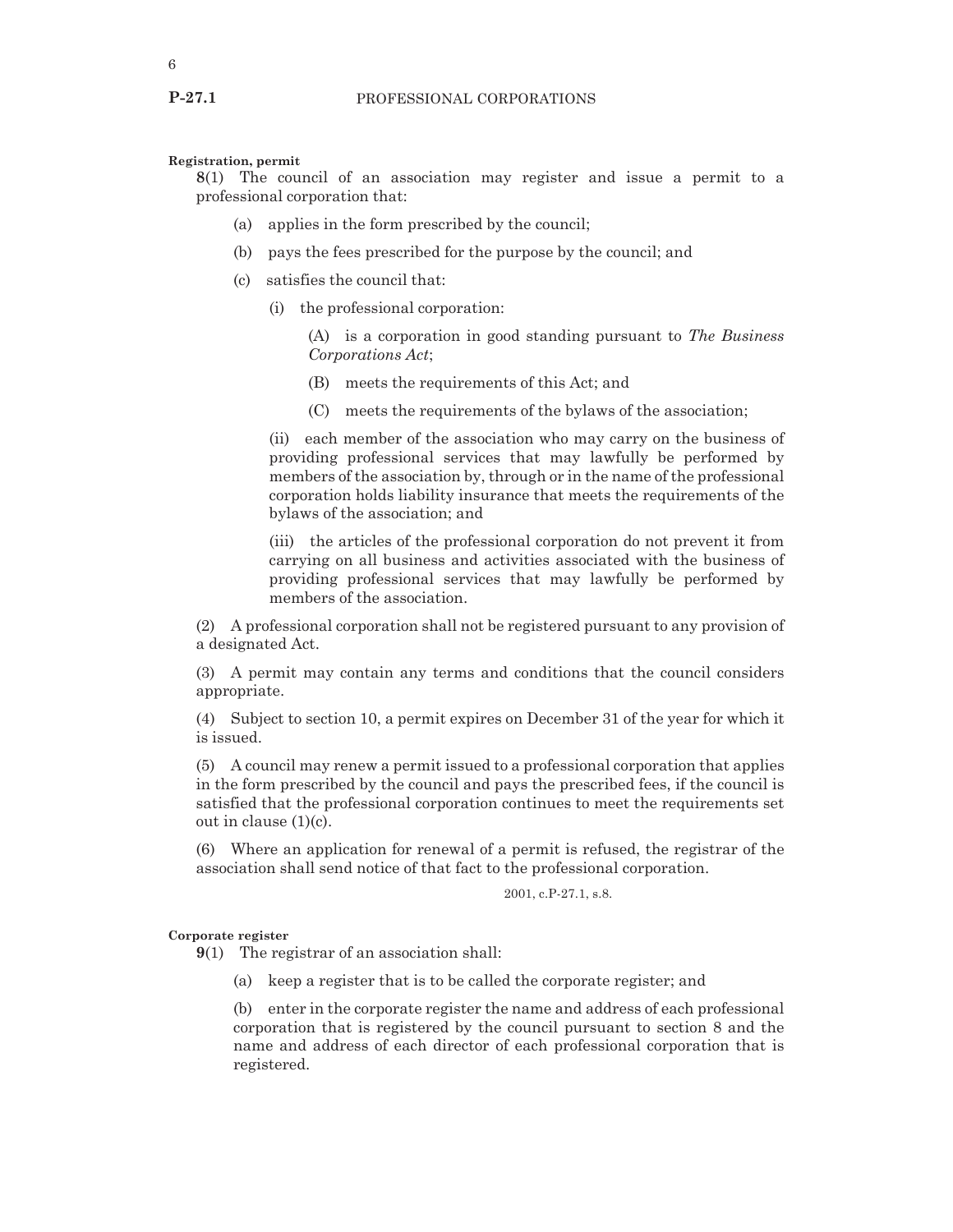(2) The corporate register of an association is to be kept at the head office of the association and is to be open for inspection by all persons, without fee, during normal office hours of the association.

2001, c.P-27.1, s.9.

#### **Revocation of permit**

**10**(1) The council of an association may revoke a permit issued to a professional corporation where the professional corporation:

- (a) does not meet one or more of the requirements set out in clause  $8(1)(c)$ ; or
- (b) fails to comply with a term or condition set out in the permit.

(2) The council of an association shall revoke a permit issued to a professional corporation where only one member of the association carries on the business of providing professional services that may lawfully be performed by members of the association in the name of the professional corporation, and:

(a) the member of the association dies or becomes incompetent; or

(b) the member's licence to practise as a member of the association is suspended or revoked.

(3) Where a permit is revoked, the registrar of the association shall:

(a) send notice of that fact to the professional corporation; and

(b) strike the name of the professional corporation from the corporate register.

2001, c.P-27.1, s.10.

#### **Delegation to registrar**

**11**(1) The council of an association may delegate to the registrar the power to do any of the following:

- (a) register professional corporations;
- (b) issue permits to professional corporations;
- (c) revoke a permit issued to a professional corporation.

(2) Where a power is delegated pursuant to this section, the exercise of that power by the registrar is deemed to be an exercise of the power by the council.

(3) The council of an association may impose any terms and conditions that it considers appropriate on a delegation of its powers.

2001, c.P-27.1, s.11.

#### **Review of registrar's decision**

**12**(1) A person who is aggrieved by a decision of the registrar of an association made pursuant to a power delegated pursuant to section 11 may apply to the council to review that decision.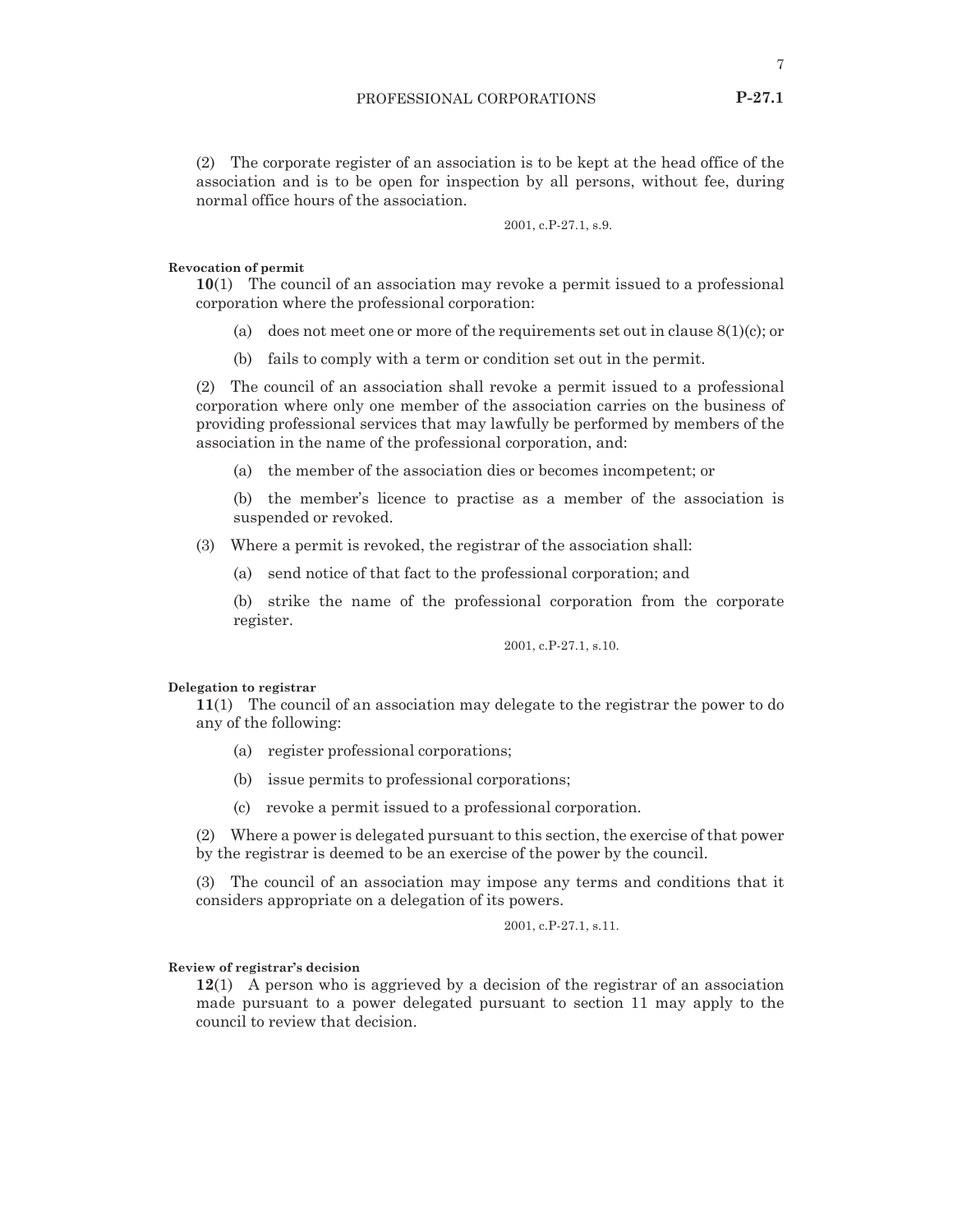(2) On a review pursuant to subsection (1), the council shall hear the review and may:

(a) direct the registrar to exercise the power in a manner that the council considers appropriate; or

(b) confirm the registrar's decision.

(3) On a review pursuant to subsection (1), the person aggrieved by the decision of the registrar has the right to appear in person before the council in support of the application.

(4) The council shall cause the applicant to be informed in writing of its decision regarding the review.

2001, c.P-27.1, s.12.

#### **Appeal**

**13**(1) A professional corporation may, in accordance with this section, appeal a decision of a council to the court where:

(a) the application of the professional corporation for registration, for a permit or for renewal of a permit is rejected;

(b) the permit of the professional corporation is issued subject to terms and conditions; or

(c) the permit of the professional corporation is revoked.

(2) An appeal pursuant to subsection (1) must be commenced within 60 days after the date of the decision by a notice of appeal setting out the grounds of the appeal, a copy of which is to be served on the registrar of the association.

(3) On hearing an appeal pursuant to subsection (1), the court may:

(a) confirm or vary the decision of the council or substitute its own decision for that of the council; and

(b) make any order as to costs that it considers appropriate.

2001, c.P-27.1, s.13.

# PART III **Effects on Other Laws**

**Application of designated Act**

**14** The relationship of a member of an association to a professional corporation does not affect the application to the member of the Act pursuant to which the member is licensed or the bylaws made pursuant to that Act.

2001, c.P-27.1, s.14.

**Liability of member**

**15** The liability of a member of an association to a person who receives services from the member is not affected by the fact that the services were provided by the member as an employee of, or on behalf of, a professional corporation.

2001, c.P-27.1, s.15.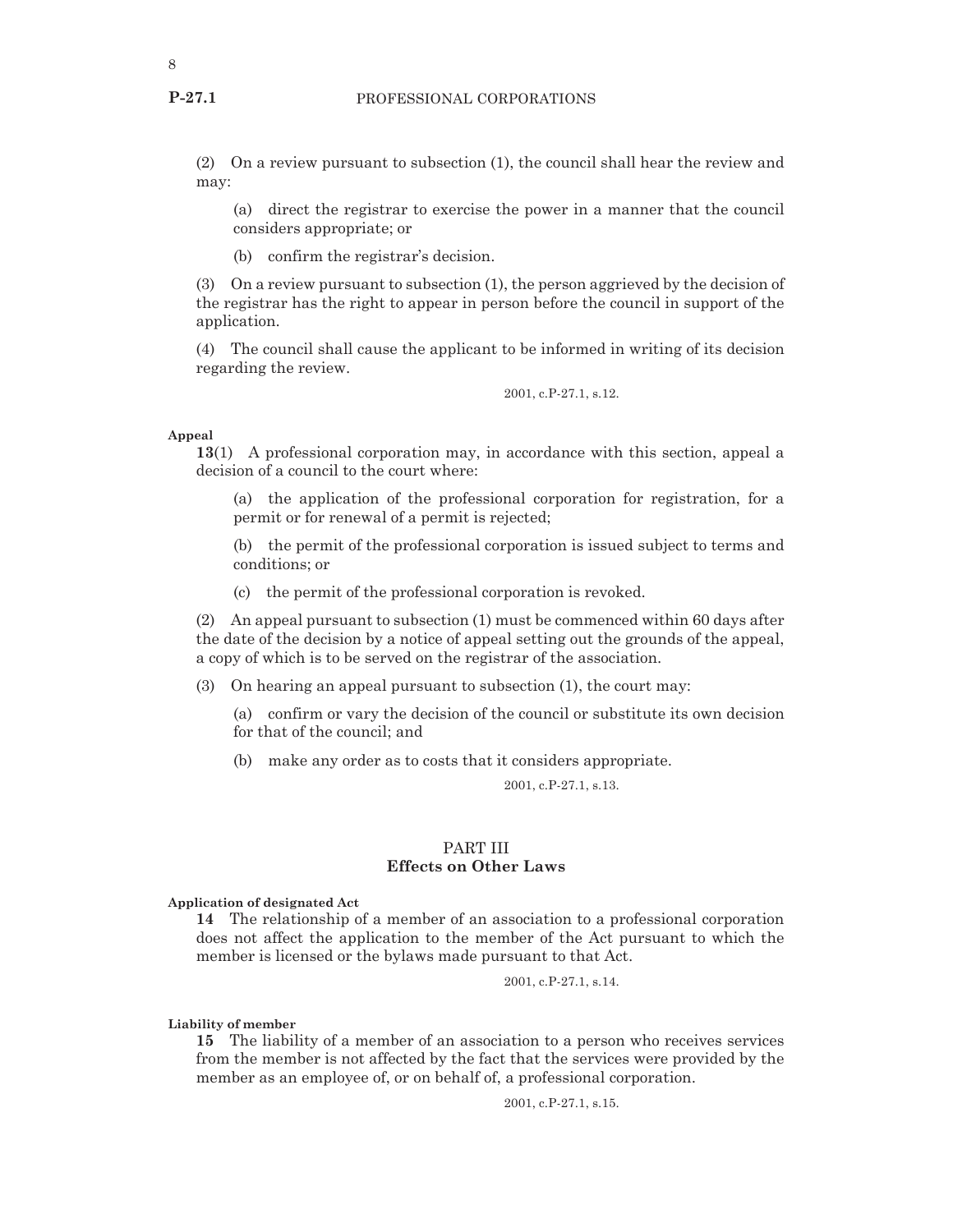9

**Client relations**

**16**(1) Nothing in this Act affects any law applicable to the confidential, ethical or fiduciary relationships between a member of an association and a person who receives services from a member.

(2) The relationship between a professional corporation and a person who receives services from a professional corporation is subject to all applicable laws relating to the confidential, ethical and fiduciary relationship between the member of an association who provides the services in the name of the professional corporation and the person who receives the services.

(3) All rights and obligations pertaining to communications made to, or information received by, a member of an association apply to the shareholders, directors, officers and employees of a professional corporation.

2001, c.P-27.1, s.16.

#### **Discipline**

**17** If the subject of a complaint, investigation or inquiry pursuant to a designated Act is the conduct of a member of an association through whom a professional corporation was carrying on the business of providing professional services that may lawfully be performed by members of the association when the conduct occurred:

(a) any power of inspection, investigation or inquiry that may be exercised with respect to the member or the member's records may be exercised with respect to the professional corporation or the professional corporation's records;

(b) the shareholders, directors, officers and employees of the professional corporation are compellable to give evidence in any proceeding pursuant to the designated Act; and

(c) the professional corporation and its shareholders are jointly and severally liable for all fines and costs that the member is ordered to pay.

2001, c.P-27.1, s.17.

# PART IV **General**

**Certificate**

**18**(1) A certificate purporting to be signed by the registrar of an association setting out one or more of the facts described in subsection (2) constitutes proof, in the absence of evidence to the contrary, of those facts without proof that the person signing it is the registrar or proof of the registrar's signature.

(2) Subsection (1) applies to a certificate stating that, on a specified day or during a specified period, a corporation named in the certificate:

- (a) was or was not registered as a professional corporation; or
- (b) was or was not the holder of a valid permit.

2001, c.P-27.1, s.18.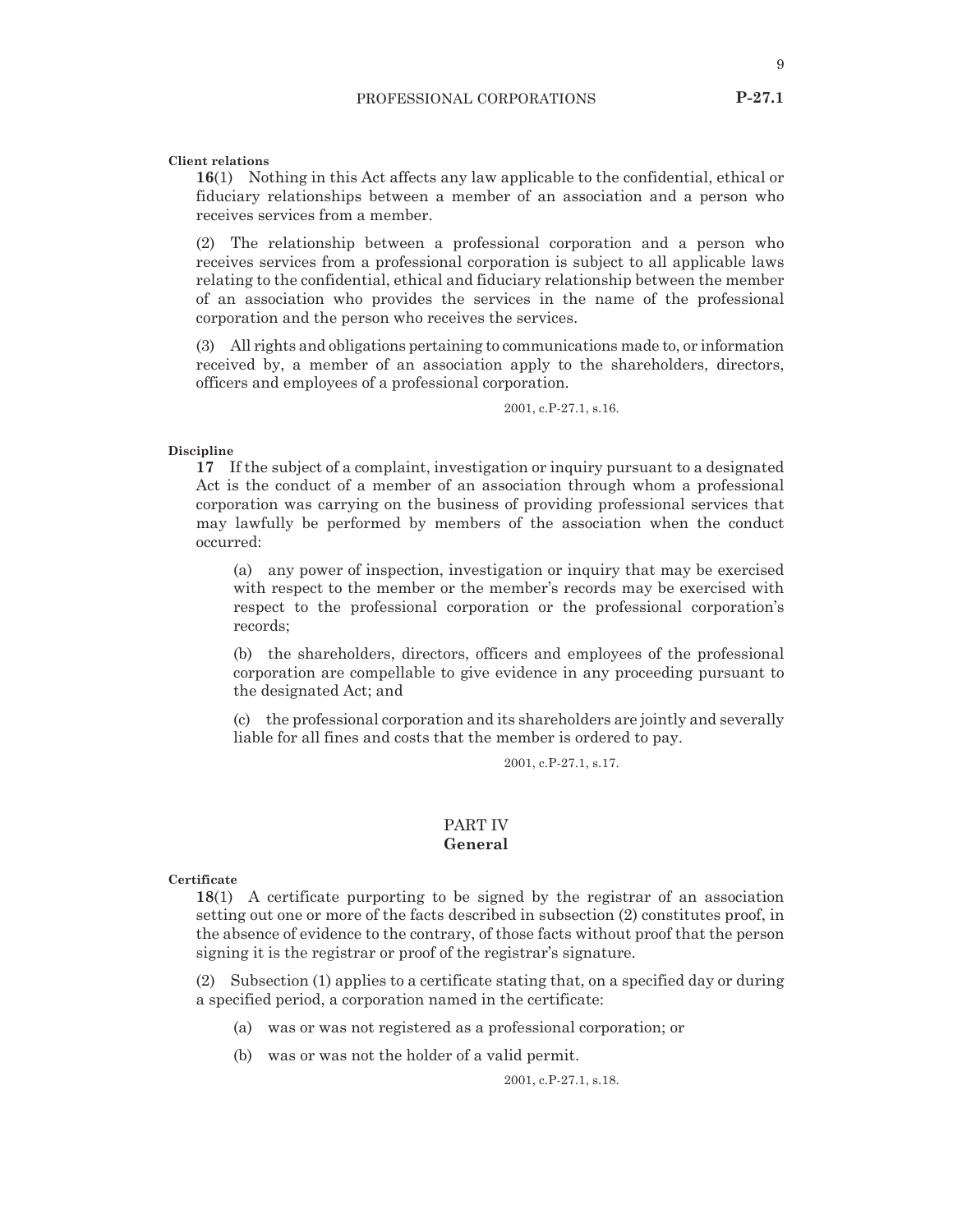#### **Bylaws re professional corporations**

**19**(1) A council of an association may make bylaws:

(a) prescribing the requirements, qualifications and procedures for the registration of professional corporations and the issuing of permits;

(b) prescribing the amounts of permit fees payable to the association, the times of payment and the penalties for late payment;

(c) regulating, controlling and prohibiting the use of names by which professional corporations and partnerships involving professional corporations may be known;

(d) respecting the disposition of shares in a professional corporation belonging to a shareholder who ceases to be a member of an association or whose licence to practise as a member of an association is suspended or revoked;

(e) prescribing requirements for the issuance or renewal of permits and conditions that may be attached to permits, including the establishment of amounts of insurance that professional corporations must carry or must provide to each of their employees for the purpose of providing indemnity against professional liability claims;

- (f) respecting the corporate register;
- (g) governing advertising by professional corporations;

(h) prescribing the records that are to be kept by professional corporations and governing the access to those records by the council or any committee of the council;

(i) prescribing any other matters respecting professional corporations that are considered necessary for the better carrying out of this Act.

(2) A bylaw made pursuant to this section does not come into force until it is approved pursuant to section 20 by the appropriate minister and published in the Gazette.

2001, c.P-27.1, s.19.

#### **Filing of bylaws**

**20**(1) An association shall file its bylaws made pursuant to section 19:

(a) if the Act that governs the association contains provisions respecting the filing of regulatory bylaws with the appropriate minister, in accordance with those provisions; or

(b) if the Act that governs the association does not contain provisions respecting the filing of regulatory bylaws with the appropriate minister, in accordance with subsections (2) to (5).

(2) An association mentioned in clause (1)(b) shall file with the appropriate minister two copies, certified by its registrar to be true copies, of:

(a) all bylaws made pursuant to section 19; and

(b) any amendment to a bylaw made pursuant to section 19, together with two certified copies of the bylaw to which the amendment relates.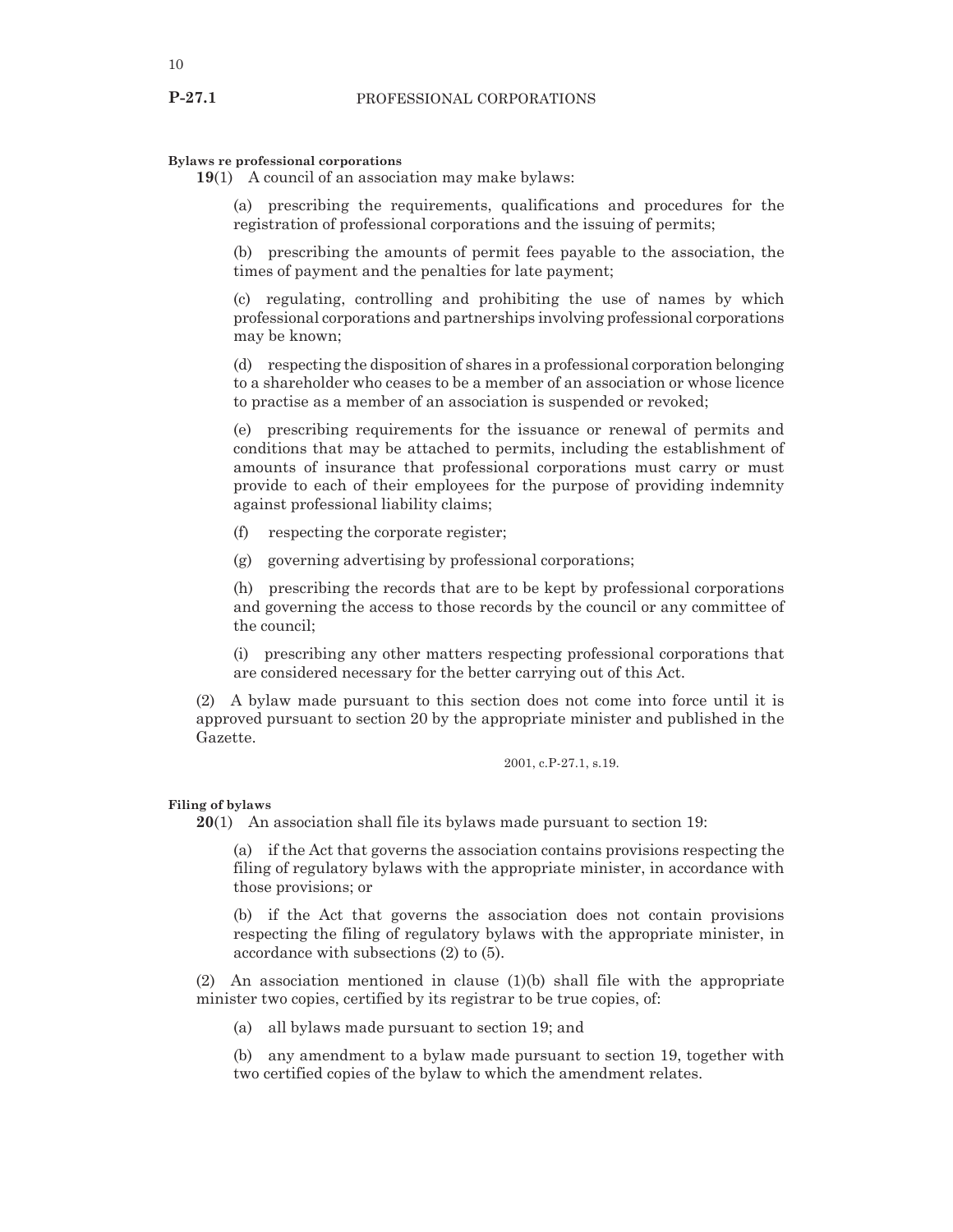(3) Where the appropriate minister does not advise an association in writing within 90 days after receiving copies of the bylaw or amendment that the minister approves the bylaw or amendment, the bylaw or amendment is deemed not to be approved.

(4) Where the appropriate minister approves a bylaw or an amendment to a bylaw, the minister shall file with the Director of Corporations two copies, certified by the registrar of the association to be true copies, of the bylaw or amendment.

(5) Where an amendment to a bylaw is filed pursuant to subsection (4), the appropriate minister shall file two copies, certified by the registrar of the association to be true copies, of the bylaw with the amendment.

2001, c.P-27.1, s.20; 2010, c.B-12, s.54.

#### **Review by Legislative Assembly**

**21**(1) One copy of every bylaw and amendment filed with the Director of Corporations pursuant to section 20 is to be laid before the Legislative Assembly by the minister responsible for the administration of *The Business Corporations Act* in accordance with section 13 of *The Executive Government Administration Act*.

(2) Where any bylaw or amendment laid before the Legislative Assembly is found by the Assembly to be beyond the powers delegated by the Legislature or in any way prejudicial to the public interest, that bylaw or amendment ceases to have any effect and is deemed to have been revoked.

> 2001, c.P-27.1, s.21; 2010, c.B-12, s.54; 2014, c.E-13.1, s.62.

#### **Record of revocation and notification**

**22**(1) Where it appears from any Votes and Proceedings of the Legislative Assembly that any bylaw or amendment has ceased to have effect, the Clerk of the Legislative Assembly shall immediately:

(a) forward two copies of the Votes and Proceedings to the Director of Corporations; and

(b) advise the Director of Corporations that the copies are forwarded pursuant to this subsection.

(2) On receipt of the copies mentioned in subsection (1), the Director of Corporations shall immediately:

(a) file one of the copies with the bylaw or amendment to which it relates;

(b) forward the other copy to the association; and

(c) advise the association that the copy is forwarded pursuant to this subsection.

2001, c.P-27.1, s.22; 2010, c.B-12, s.54.